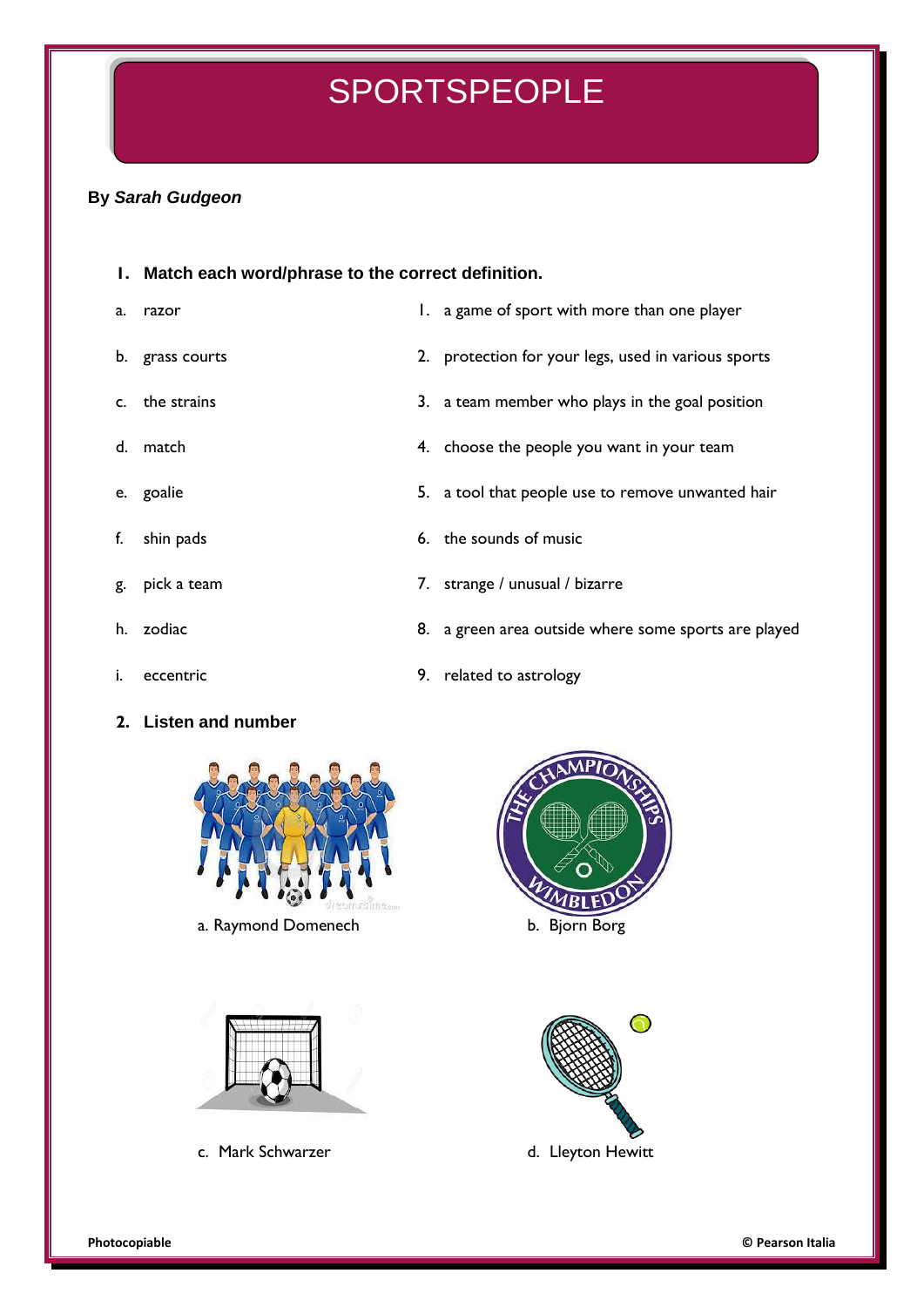- **3. Listen again. Answer questions a – g.**
- a. What does Bjorn Borg never use during Wimbledon?
- b. What does he have at the end of the two-week tournament?
- c. What song does Lleyton Hewitt listen to before every match?
- d. What does Mark Schwarzer wear for every match?
- e. How long has he been doing this?
- f. How does Raymond Domenech pick his team?
- g. Who does he never put in defence?
- **4. Do you have any eccentric habits? Talk to a partner.**